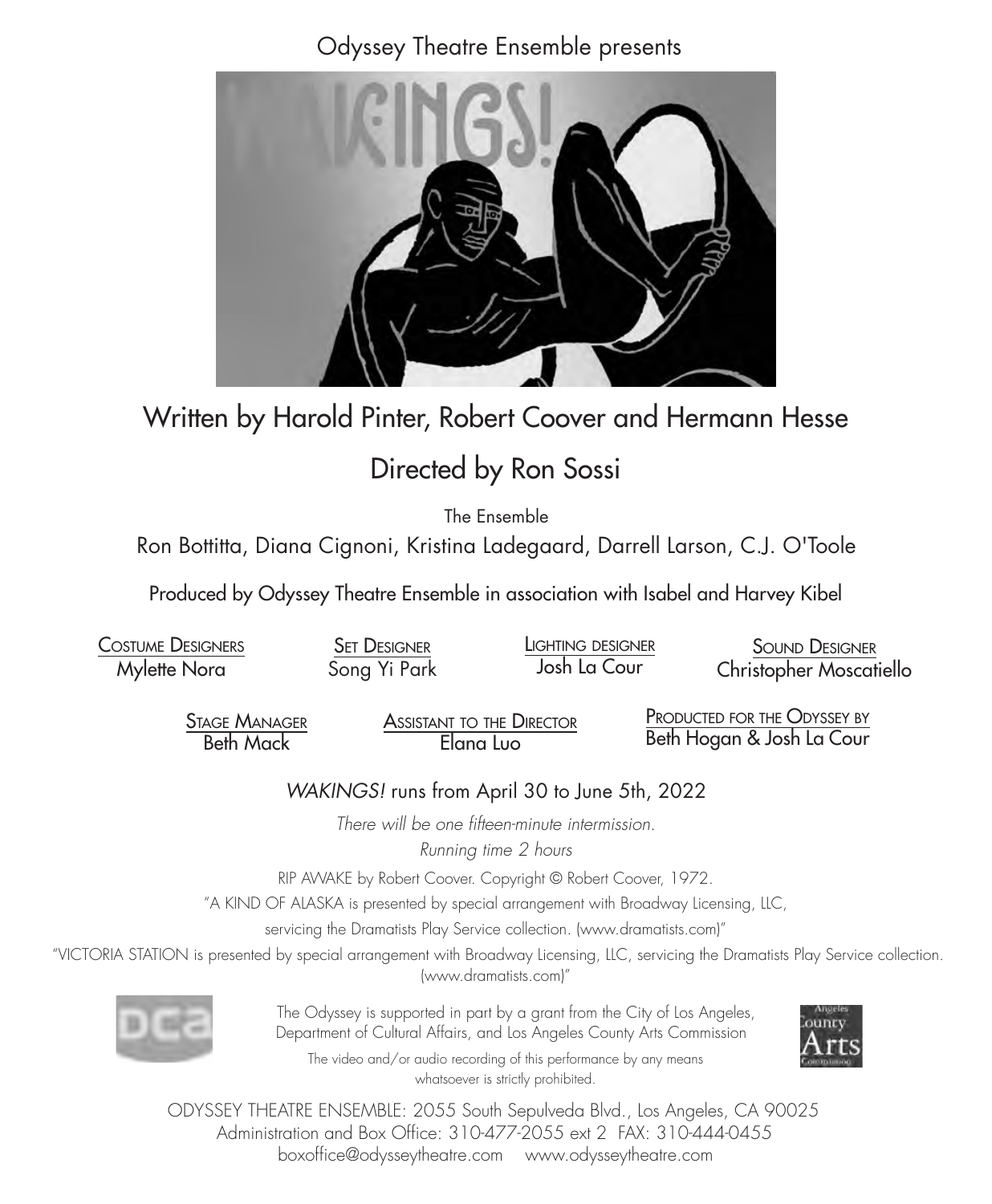

## CAST & PLAYS *(in order of appearance) VICTORIA STATION* Ron Bottitta...................................................................... CONTROLLER C.J. O'Toole ..............................................................................DRIVER *RIP AWAKE* Darrell Larson ............................................................. RIP VAN WINKLE *A KIND OF ALASKA* Diana Cignoni......................................................................DEBORAH Ron Bottitta.............................................................................HORNBY Kristina Ladegaard...................................................................PAULINE *SIDDHARTHA* C. J. O'Toole ....................................................................SIDDHARTHA NARRATED BY

Diana Cignoni, Kristina Ladegaard, Ron Bottitta, Darrell Larson

## **A NOTE FROM THE DIRECTOR**

 There are so many states of consciousness and awareness that we have barely investigated. Sleep, dreaming and waking are strange enough, but are only the beginnings. What of fantasy, hallucination, coma states, hypnosis, the "psychedelic experience" and the age-old quest for "spiritual awakening."

 Most of these seem elusive to the rational mind. Perhaps because they are actually far beyond the perview and equipment of the rational mind. Perhaps some of them present an alternative glance into the universe… no more or no less in value than "normal" perceptions. In India the tradition was to leave a madman alone, as he might be "halfway to God". In our culture we consider the rational mind "king, " a condition above or "more real" than these other conditions… but is it?

 Tonight's plays are a mere scratching the surface of a few of these conditions. I thought it might be intriguing to bring together four different takes on some of the modes of consciousness mentioned above.

 One of the pieces, Pinter's VICTORIA STATION, is a take on the sometimes strangess of conventional reality. Another, RIP AWAKE is Robert Coover's serio-comedic expansion of the story of RIP VAN WINKLE, Washington Irving's classic tale of a man who falls asleep, after drinking some strange brew, and find himself, 30 years later waking to a world and himself totally changed. Another is Pinter's variation on the "sleeping sickness" that infected the world in the early part of the 20th century, causing hundreds of people to fall asleep for decades. The piece is influenced by Oliver Sacks' AWAKENINGS (later a Robin Williams, Robert De Niro film by the same name). And finally an an excerpt from the ancient tale of the "awakening" of the Buddha, as envisioned by classic German writer Herman Hesse in his SIDDHARTHA. Siddhartha (later called the Buddha) escapes from his rich life as a prince in order to seek refuge with forest ascetics, but that too has been unsuccessful. He is about to give up, as our short excerpt begins.

 As I said these are but a few states. But what about trance, déjà vu, precognition, age regression, psychotic fantasies etc.? WAKINGS! Part Two? *—Ron Sossi, April 30, 2022*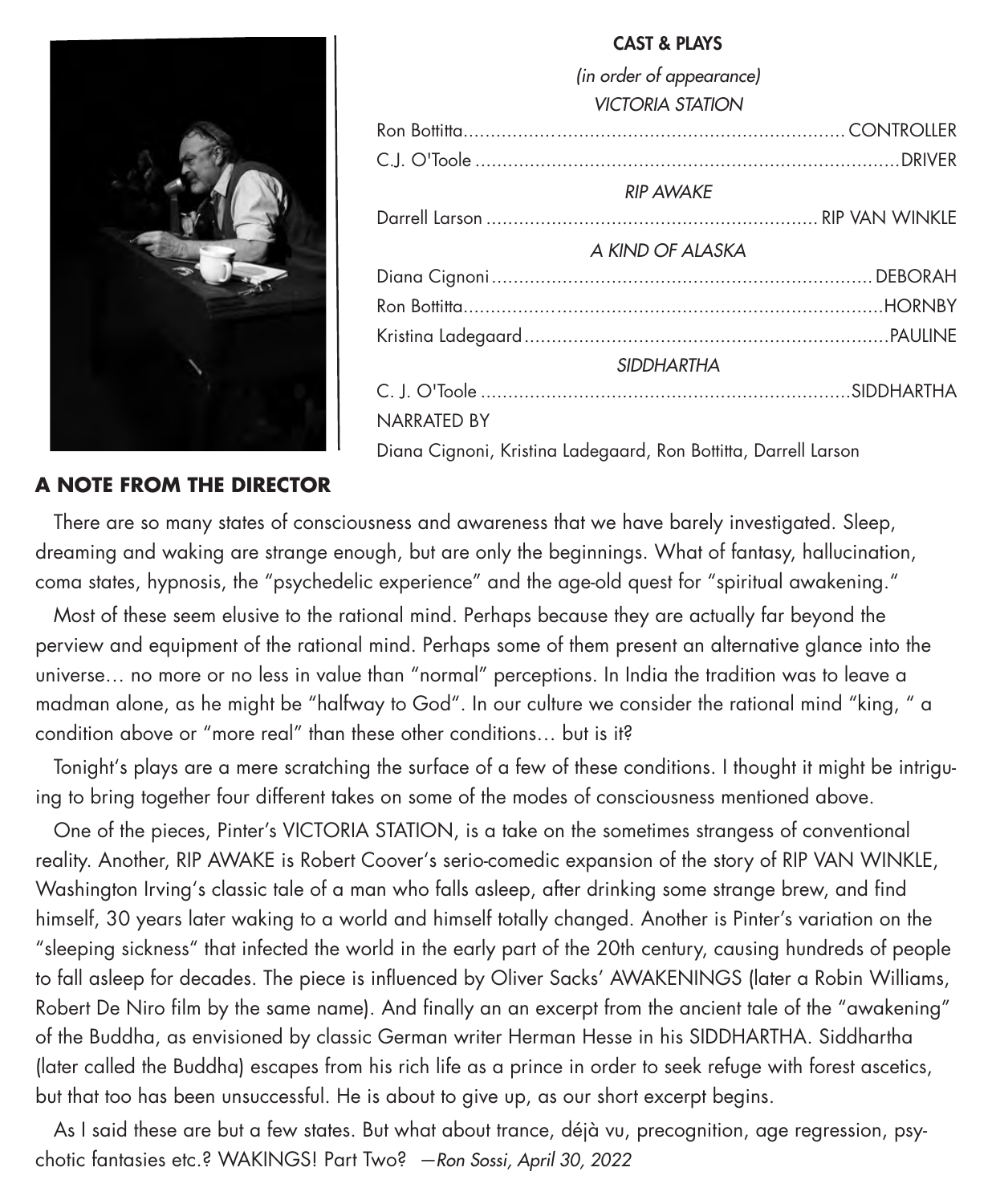

## **RON BOTTITTA**

*Controller, Hornby, Narrator*

Ron recently completed a run of *The Children* at The Fountain Theatre. He was seen at the Odyssey in *Loot*, *Faith Healer*, *Hir, Arsenic and Old Lace*, *Rank*, *Theatre in the Dark*, *Chekhov and Maria*, among others. Company member at Rogue Machine Theatre where credits include *Earthquakes in London*, *Oppenheimer*, *Honky*  and *The Sunset Limited*, and host of RMT's spoken word Rant and Rave series. At LA Theatre Works: *Sisters Matsumoto*, *I Love Lucy*…, and two national tours of *Judgment at Nuremberg*. Other LA credits include Sarah

Kane's *4.48. Psychosis* at Son of Semele, John Pollono's *Rules of Seconds* at LA Theatre Center, *Superior Donuts* and *Yes, Prime Minister* at The Geffen Playhouse. TV: *How to Get Away with Murder*, *Get Shorty*, *Elementary*, *Supergirl* and *Grey's Anatomy.* Film: *Avengers: Endgame*, *Black Panther*, *Thor: Ragnarok*, *The Mountain Between Us* and *Mad Max: Fury Roa*. Plays cult favorite Captain Butcher in the *Call of Duty video* game franchise. Dad, motorcyclist, aviator. Full deets onIMDb. com



## **DIANA CIGNONI**

## *Deborah, Narrator*

Diana is a German-American actor and filmmaker who got her start in acting at an early age working at the HB Studio in New York. She later moved to Los Angeles, where she studied with teacher Charlie Laughton, Al Pacino's life-long mentor and friend, while performing in award-winning productions of plays by Brecht, Beckett and most recently starring in Brian Friel's *Faith Healer* (2019 Stage Raw nomination for Best Leading Female Performance) at the Odyssey Theatre. It was in Los Angeles that she developed into a thoughtful, in-

dependent writer and filmmaker, and her work has been recognized in multiple film festivals in the United State and Europe. You can see her directorial work at dianacignoni.com and groundhero.com

## **KRISTINA LADEGAARD**



#### *Pauline, Narrator*

Kristina is originally from Sweden. She has performed in theater for 20 years, mainly in Europe, and for the past five years toured with Santa Barbara's Lit Moon Theater Company in countries like Macedonia, Armenia and Georgia. Her one-woman show has been performed in Sweden, Finland, Macedonia, Serbia, the U.S and in several cities, including New York, Chicago and L.A. Kristina worked in Chicago with the A Walk About Theater Company, a site specific theater company. This year Kristina will be shooting a series for Serbian National television. She is also a writer and is currently working on a film and TV series with Finnish filmmakers. Thank you for coming to see live theater in Los Angeles.



## **DARRELL LARSON**

#### *Rip Van Winkle, Narrator*

Darrell has appeared in over 80 films and television shows including *Mike's Murder* and *The China Syndrome* directed by James Bridges, *Rachel Getting Married* and *The Manchurian Candidate* directed by Jonathan Demme, *Stepmom* directed by Chris Columbus and Frances. Faerie Tale Theatre shows include *Little Red Riding Hood* directed by Graeme Clifford, *Euphoria* and *Lazarus Man* directed by John Binder, *Shadrach* and *100 Centra Street* directed by Susanna Styron. Onstage Darrell is best known for creating Coyote in *The Coy-*

*ote Cycle*, written and directed by Murray Mednick, and has appeared at the Odyssey four times over the decades in *The Man Who Killed the Buddha*, *God's Country* and Strindberg's *The Dance of Death*, directed by Ron Sossi. He is delighted to wake up *Rip Van Winkle* for your sweet pleasure, once again directed by Ron Sossi.



## **C.J. O'TOOLE**

### *Driver, Siddhartha*

C.J. is originally from Chickasha, Oklahoma, is excited to be working again at the Odyssey Theatre, and is glad theatre is back! He is a member of The Koan Group and the Michael Chekhov Studio West Theater Company. "Let's Go Mets!"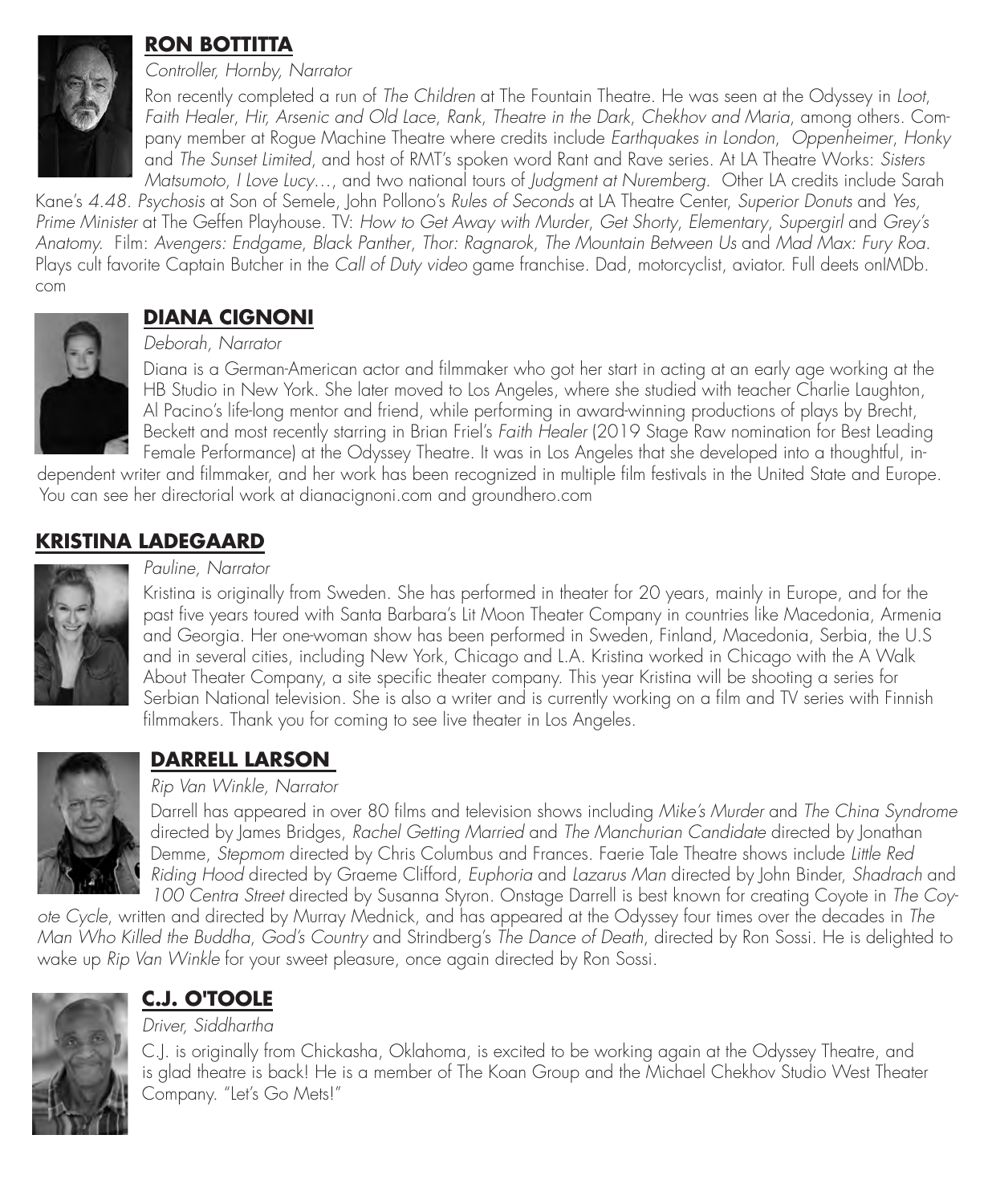## **ROBERT COOVER**

#### *Rip Awake*

Robert Coover (1932 -) is an American writer of avant-garde fiction, plays, poetry and essays whose experimental forms and techniques mix reality and illusion, frequently creating otherworldly and surreal situations and effects. He is the author of twenty-some books of fiction and plays, his most recent being *Noir* and *A Child Again*. Robert Coover's first novel, *The Origin of the Brunists*, won the 1966 William Faulkner Award. His other works include the collection of short fiction, *Pricksongs and Descants*, a collection of plays, *A Theological Position*, such novels as *The Public Burning*, *Spanking the Maid*, *Gerald's Party, Pinocchio in Venice*, *John's Wife*, *Ghost Town* and *Briar Rose*. He has been nominated for the National Book Award and awarded numerous prizes and fellowships, the Real Lifetime Achievement Award for the Short Story, and a Lannan Foundation Literary Fellowship. His plays have been produced in New York, Los Angeles, Paris, London and elsewhere. At Brown University he taught "Cave Writing," (a writing workshop in immersive virtual reality), and other experimental electronic writing and mixed media workshops.

## **HERMAN HESSE**

#### Siddhartha

Hermann Hesse, (1877 - 1962), Montagnola, Switzerland), German novelist and poet who was awarded the Nobel Prize for Literature in 1946. The main theme of his work is the individual's efforts to break out of the established modes of civilization so as to find an essential spirit and identity. Hesse grew up in Calw and in Basel. He attended school briefly in Göppingen before, at the behest of his father, he entered the Maulbronn seminary in 1891. Though a model student, he was unable to adapt and left less than a year later. Hesse, who aspired to be a poet, was apprenticed in a Calw tower-clock factory and later in a Tübingen bookstore. He would express his disgust with conventional schooling in the 1906 novel Unterm Rad, (Beneath the Wheel), in which an overly diligent student is driven to self-destruction. Hesse published his first book, a collection of poems, in 1899. He remained in the bookselling business until 1904, when he became a freelance writer and brought out his first novel, *Peter Camenzind*, about a failed and dissipated writer. The novel was a success, and Hesse returned to the theme of an artist's inward and outward search in *Gertrud* (1910) and *Rosshalde* (1914). A visit to India in these years was later reflected in *Siddhartha* (1922), a poetic novel, set in India at the time of the Buddha, about the search for enlightenment.

During World War I, Hesse lived in neutral Switzerland, wrote denunciations of militarism and nationalism, and edited a journal for German war prisoners and internees. He became a permanent resident of Switzerland in 1919 and a citizen in 1923, settling in Montagnola. A deepening sense of personal crisis led Hesse to psychoanalysis with J.B. Lang, a disciple of Carl Jung. The influence of analysis appears in *Demian* (1919), an examination of the achievement of self-awareness by a troubled adolescent. This novel had a pervasive effect on a troubled Germany and made its author famous. Hesse's later work shows his interest in Jungian concepts of introversion and extraversion, the collective unconscious, idealism and symbols. Hesse also came to be preoccupied with what he saw as the duality of human nature. *Der Steppenwolf* (1927; Steppenwolf ) describes the conflict between bourgeois acceptance and spiritual self-realization in a middle-aged man. In *Narziss und Goldmund* (1930; *Narcissus and Goldmund*), an intellectual ascetic who is content with established religious faith is contrasted with an artistic sensualist pursuing his own form of salvation. Hesse's last and longest novel, *Das Glasperlenspiel* (1943; English titles *The Glass Bead Game and Magister Ludi*), is set in the 23rd century. In it Hesse again explores the dualism of the contemplative and the active life, this time through the figure of a supremely gifted intellectual. He subsequently published letters, essays and stories.

After World War II, Hesse's popularity among German readers soared, though it had crashed by the 1950s. His appeal for self-realization and his celebration of Eastern mysticism transformed him into something of a cult figure to young people in the English-speaking world in the 1960s and '70s, and this vein of his work ensured an international audience for his work afterward.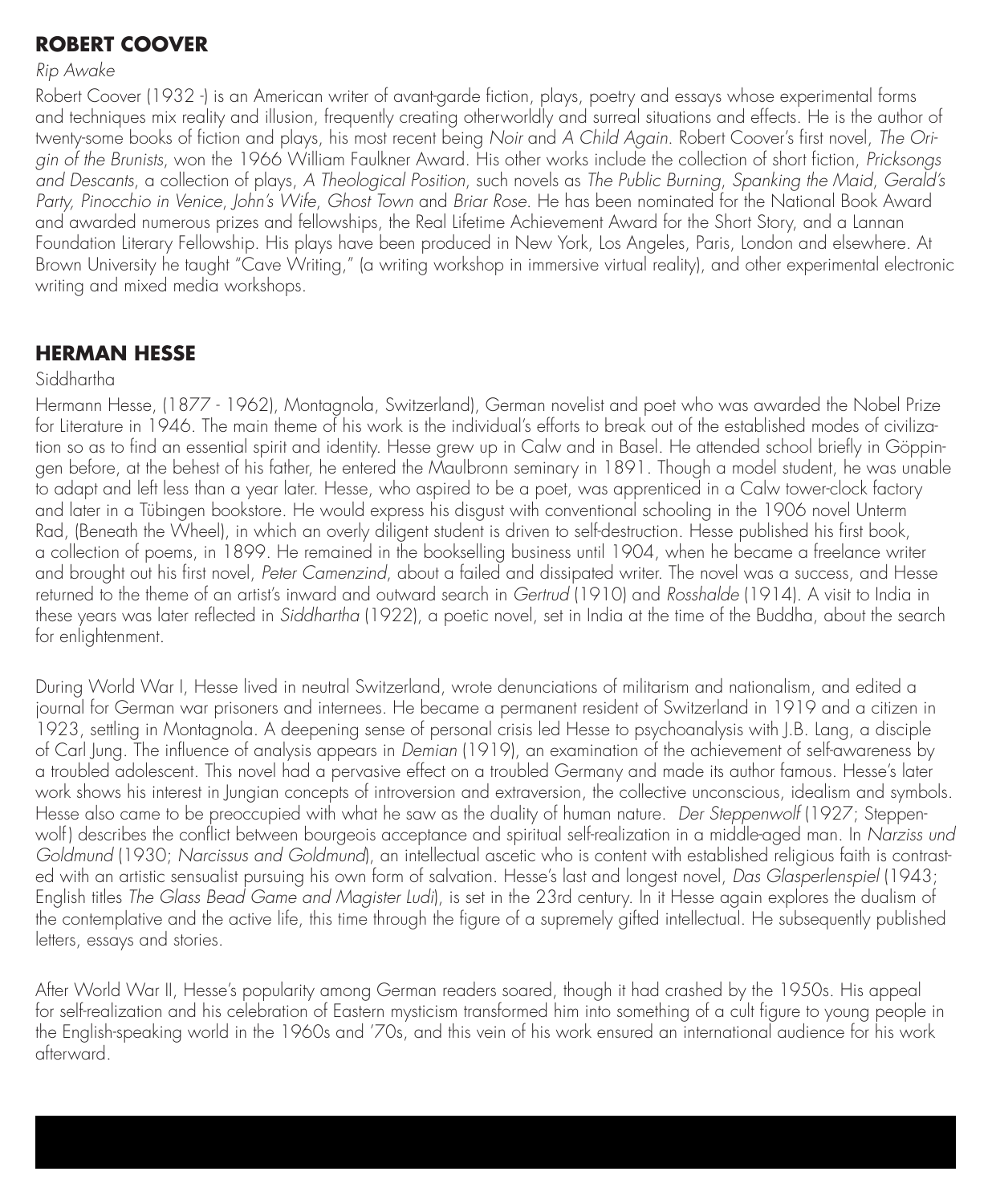## **HAROLD PINTER**

#### *A Kind Of Alaska, Victoria Station*

Harold Pinter (1930-2008) was born in London on October 10, 1930. He lived with Antonia Fraser from 1975 until his death on Christmas Eve, 2008. (They were married in 1980). After studying at the Royal Academy of Dramatic Art and the Central School of Speech and Drama, he worked as an actor under the stage name David Baron. Following his success as a playwright, he continued to act under his own name, on stage and screen. He last acted in 2006, when he appeared in *Beckett's Krapp's Last Tape* at the Royal Court Theatre, directed by Ian Rickson. He wrote 29 plays, including T*he Birthday Party*, *The Dumb Waiter*, *A Slight Ache*, *The Hothouse*, *The Caretaker*, *The Collection*, *The Lover*, *The Homecoming*, *Old Times*, *No Man's Land*, *Betrayal*, *A Kind of Alaska*, *One For The Road*, *The New World Order*, *Moonlight* and A*shes to Ashes*. Sketches include *The Black and White*, *Request Stop*, *That's Your Trouble*, *Night*, *Precisely*, *Apart From That* and the recently rediscovered *Umbrellas*. He directed 27 theatre productions, including James Joyce's *Exiles*, David Mamet's *Oleanna*, seven plays by Simon Gray, (one of which was *Butley* in 1971, for which he directed the film adaptation three years later), and many of his own plays, including his last, *Celebration*, paired with his first, *The Room*, at The Almeida Theatre, London, in the spring of 2000. He wrote 21 screenplays, including *The Pumpkin Eater, The Servant*, *The Go-Between*, *The French Lieutenant's Woman* and *Sleuth*. In 2005 he received the Nobel Prize for Literature. Other awards include the Companion of Honour for services to Literature, the Legion D'Honneur, the European Theatre Prize, the Laurence Olivier Award and the Moliere D'Honneur for lifetime achievement. In 1999 he was made a Companion of Literature by the Royal Society of Literature. Harold Pinter was awarded 18 honorary degrees

## **RON SOSSI**

#### *Artistic Director/Director of WAKINGS!*

Ron received the LA Weekly Career Achievement Award in 2013. He has also received the Los Angeles Drama Critics Circle Margaret Harford Award for "demonstrating a continual willingness to experiment provocatively in the process of theatre" and the Los Angeles Drama Critics Circle Ron Link Award for "consistent quality of direction." Recent OTE directing projects include *The Serpent, Faith Healer*, *The Dance of Death*, *Beckett5*, *My Sister*, *Oedipus Machina*, *Theatre in the Dark* (LA Weekly nomination, Best Production of the Year), *Way to Heaven* (LA Weekly and LADCC nomination for Best Production of the Year), *Adding Machine: A Musical*, *The Arsonists* (LA Weekly nomination for Best Direction) *Sliding Into Hades* (Best Production of the Year, LA Weekly), *Kafka Thing!*, *Far Away* and *The Threepenny Opera*. Ron has led the Odyssey throughout its 53-year history.

## **MYLETTE NORA**

#### *Costume Designer*

NAACP theatre award for best costumes, listed in the honors edition of The Cambridge Registry of Who's Who Among Executive and Professional Women; her works world wide consist of television, film, and stage, and she was seen nightly on "The Tonight Show" with Jay Leno and now weekly on "Jay Leno's Garage." The famed artist Synthia St. James noted Mylette as being the inspiration for her world renowned painting "Ensemble" which graced the cover of the best selling novel *Waiting To Exhale* by Terry McMillan. Mylette creates designer doggie wear, www.FromTheHeartDoggieWear.com, and heirloom dolls, "My Mind's Eye."

## **SONG YI PARK**

#### *Scenic Designer*

Song Yi has experience in theatrical scenic and production design in theatre and film. Her scenic designs include *Hooded, Or Being Black for Dummies* (2022) by Tearrance Arvelle Chisholm and directed by Ahmed Best at Echo Theater, and a virtual production *The Latrell Show* (2021) by Brandon Kyle Goodman and co-directed by Stefanie Black and Devere Rogers at the IAMA Theatre Company, *The Unseen Hand / Killer's Head* (2020, nominated for the 31st Ovation Awards) by Sam Shepard and directed by Darrell Larson at Odyssey Theatre Ensemble, and *Driving Wilde* (2019) by Jacqueline Wright and directed by Bart DeLorenzo at Theatre of Note.

### **ODYSSEY FRIENDS**

*Through our Visiting Production programming, we are excited to create oopportunities for our Iranian theatre community, bringing people together to celebrate stories in Farsi and English. Find out more at odysseytheatre.com*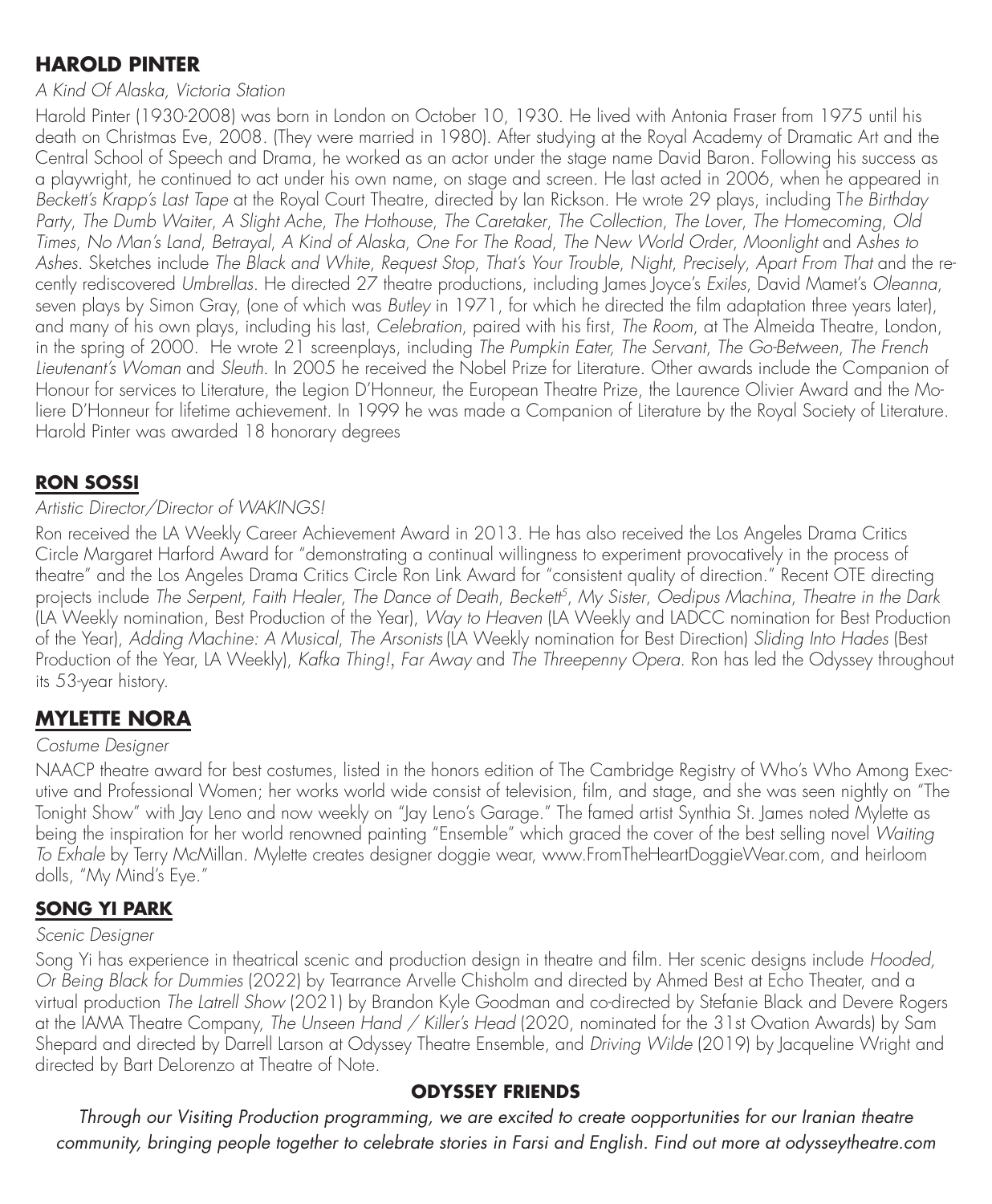## **CHRISTOPHER MOSCATIELLO**

#### *Sound Designer*

Chris is an award-winning sound designer, composer, music editor and music director for theater, television and film. TV highlights include *The Walking Dead*, *Human Target*, *Eureka*, *Psych*, *Caprica*, *The Cape* and *Trauma*. He has scored full series and specials for National Geographic and The Discovery Channel, as well as specials and promos for HBO, BBC, Animal Planet, MSNBC, The History Channel and ZDF Germany. Theater highlights include The Kennedy Center, The Smithsonian Institution, The Shakespeare Theatre, Signature Theatre, Roundhouse Theatre, Rogue Machine, Antaeus, Skylight Theatre, The Fountain Theatre, Odyssey Theatre Ensemble, The Road Theatre and Pacific Resident Theatre; and he served as assistant conductor for the national tour of *The Phantom of the Opera*. Before residing in LA, Chris was the associate artistic director and conductor of the Boston Chamber Ensemble, and wrote a ballet commissioned by the Kirov Ballet Academy.

## **JOSH LE COUR**

## *Lighting Designer, Co-Producer*

Josh is the former production manager of the Odyssey Theatre and is happy to return for this production. He currently works as an art coordinator for commercials and music videos, and runs the production company YUQ Studios. Josh also works as a nightlife performer. Enjoy the show!

## **BETH MACK**

#### *Stage Manager*

Beth has stage-managed many productions around Los Angeles during the last 27 years. Most recently at the Odyssey Theatre she stage managed Pat Kinevane's West Coast premiere of *Before* and earlier she was the stage manager for *Hir*, *Side By Side By Sondheim*, *Beckett5*, *Go Back To Where You Are*, *Riding The Midnight Express* and *Awake And Sing!* among others. As an actor Beth appeared in *Passion Play* and *Ivanov*, an Evidence Room and Odyssey Theatre co-production.

## **ELANA LUO**

#### *Assistant to the Director*

Elana is a director and writer. Recent directing projects include the one-act play, *Kingdom Keeper,* and Jason Robert Brown's *Songs for a New World* with HOOLIGAN Theatre Company. She has previously worked at the Odyssey as the assistant director of the 50th anniversary production of *The Serpent*. Other assistant directorships include Stephen Sondheim's *A Little Night Music* at Greenway Court Theatre, and a reading of a new musical, *Angels of the Southern Accents*, presented by Five Star Theatricals and High Street Arts Center. Thank you for coming to see *Wakings!*

## **BETH HOGAN**

#### *Co-Producer*

Beth is the associate artistic director of the Odyssey, and also functions as a producer on many Odyssey shows, including *Hir*, *Kiss*, *The Hairy Ape*, *Passion Play*, *Annapurna*, *Margo Veil*, *Awake and Sing!*, *Anna Christie* and most recently *Before and La Vie en Rose*. Together with Barbara Mueller-Wittmann, she produces the Odyssey's dance festival now in its fifth year. Beth is a founding member of *the Odyssey's in-house process-oriented resident acting ensemble, KOAN, developing original work over a four-to-eight-month process, and was last seen in Old Clown Wanted.*



# *WAKINGS!*

Friday & Saturday 8pm Sunday 2pm Wednesday May 11 & May 25 8pm Post Show Discussions May 11 & May 20 or upon request. Tix4\$10 & wine nite Friday, May 27 Reservations: 310-477-2055 ext. 2 or odysseytheatre.com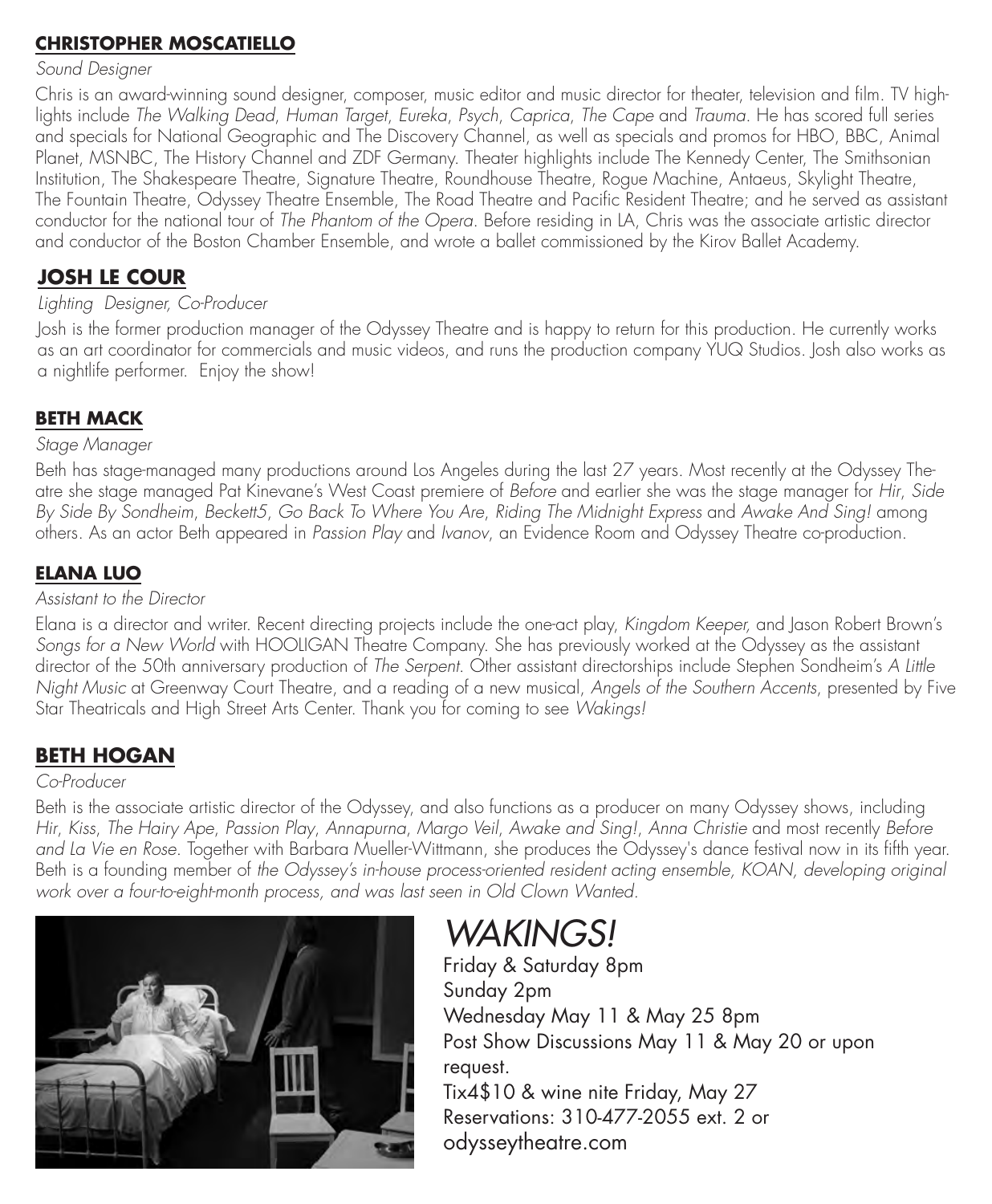## **PRODUCTION STAFF**

| Volunteers  Adam Accardi, Nitin Bhatla, Carol Dresser, Caryn Gerber, Nico Estefano Kaslov, Dr. Bob Kerns, |  |  |
|-----------------------------------------------------------------------------------------------------------|--|--|
| Sara Meeter, Zachary Plescia, Badillo Quezalcoati, Jaswinder Singh, Phyllis Soltz                         |  |  |

## **ODYSSEY STAFF**

#### *ARTISTIC*

## *PRODUCTION*

## *ADMINISTRATIVE*

| OTE Season & Program Graphic Art Designer Peter Simpson Cook |  |
|--------------------------------------------------------------|--|
| OTE Graphic Designers  Peter Simpson Cook, Luba Lukova       |  |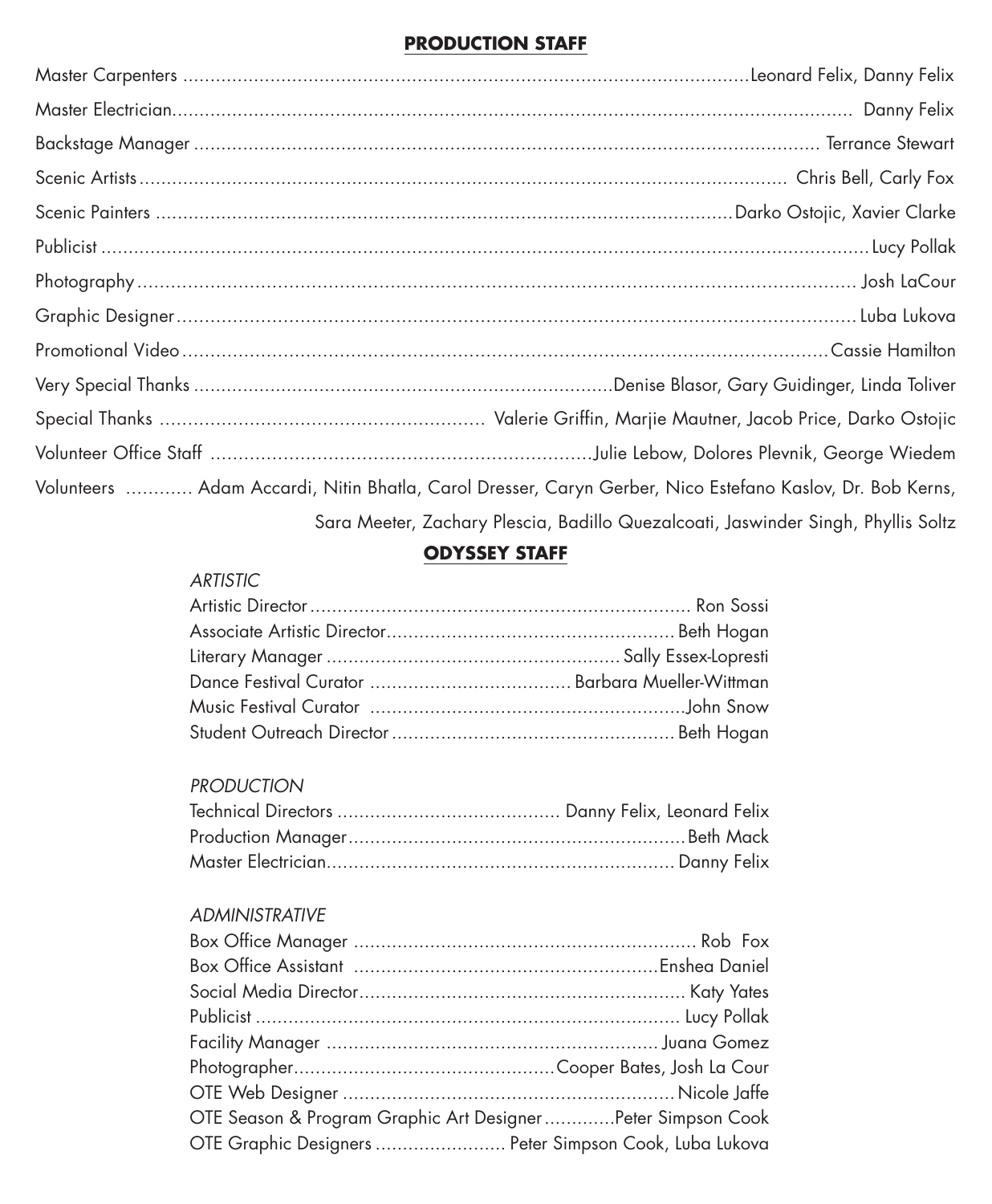#### ODYSSEY THEATRE BOARD OF DIRECTORS

PRESIDENT Sol L. Rabin

SECRETARY Colleen Rabin

#### BOARD MEMBERS

Denise Blasor • Diana Cignoni • Judd Dunning • Gabriel Grunfeld

Daniel Lowenstein • Strath Hammilton • Harold McDougall • Anna Nicholas • Michael Powell • Ron Sossi

#### ADVISORY BOARD

Sylvie Drake • Rob Reiner • Murray Schisgal

#### **ODYSSEY THEATRE DONORS AND CONTRIBUTORS**

#### CORPORATE & GOVERNMENT SPONSORS

The Broad Foundation • California Community Foundation • Cannon Family Foundation City of Los Angeles Cultural Affairs Department • Goethe-Institut Los Angeles • Los Angeles County Arts Commission IMB, International Foundation • Jewish Community Foundation of Los Angeles • The Shubert Foundation

#### ANGELS

Dan & Diana Attias • In Memory of Fran F. Bascom • Alley Mills and In Memory of Orson Bean • Kathy Cairo Robert & Sara Cannon & the Cannon Family Foundation • In Memory of George Christopoulos Judd Dunning • Victor L. Cole & Patricia K. Green • In Memory of Pearl Bordy Frazier In Memory of Norman Felton • Susan Gelb and In Memory of Alan Abelew • Isabel & Harvey Kibel Philip & Julie Lebow • In Memory of Gloria Levy • Daniel & Sharon Lowenstein • Marjie Mautner • Norma Naylor • Joan Payden • In Memory of William R. Payden • Sol & Colleen Rabin • Stuart & Lillie Scudder

#### BENEFACTORS

Diane Cary & James Parriott • Michael & Lyuba Coffey • Diana Daves • Patricia & Bill Flumenbaum Roger & Hope Forsyth •Neill Foster • Frank Gruber & Janet Levin • Gabriel Grunfeld • Betsy & Joel Handler William & Renee Klein • Nonie Lann • Tom Lazarus • Robert Leventer & Jenna Blaustein • Kay & Harley Pattison Michael Powell & Dr. Sheila Phillips • Robert & Ann Ronus • Noriko Salamon Darrol & Carole Stanley • Peter Whybrow

#### PATRONS

Robert C. Anderson • Thomas & Lily Brod David & Janice Ann Champion • Bartosz Chmielowski • Joan L. Denson Pamela Foust • Rosa & Lawrence Goldstein • Shelley Grant • Valerie Griffin • Gabriel Grunfeld Katherine M. Haker • Ed Harris & Amy Madigan • Mel & Pearl Kalechstein • Patricia Keating • Katharine L. King • Jeffrey & Hannah Kirschner • Jody Kreiman & Thomas Glennon • Sharon & Lauri Lasman • Dena Marienthal William McBride • Myron Meisel • Joyce Nakasaki & Joseph Thomas • Sheila & Warren Newman Dan Oliverio • Michael Oppenheim • Michael Peretzian • Sally & Brian Rivera • Luann Rollens • Bob & Diane Roosth Joan & Bertrand Shapiro • Martin Shapiro & Barbara Vickrey • Susan Siegel • Judith Smith • William & Elaine Solfrey Karen & William Timberlake • K.C Victor & Irv Hepner • Estelle Weisberg • John & Connie Weston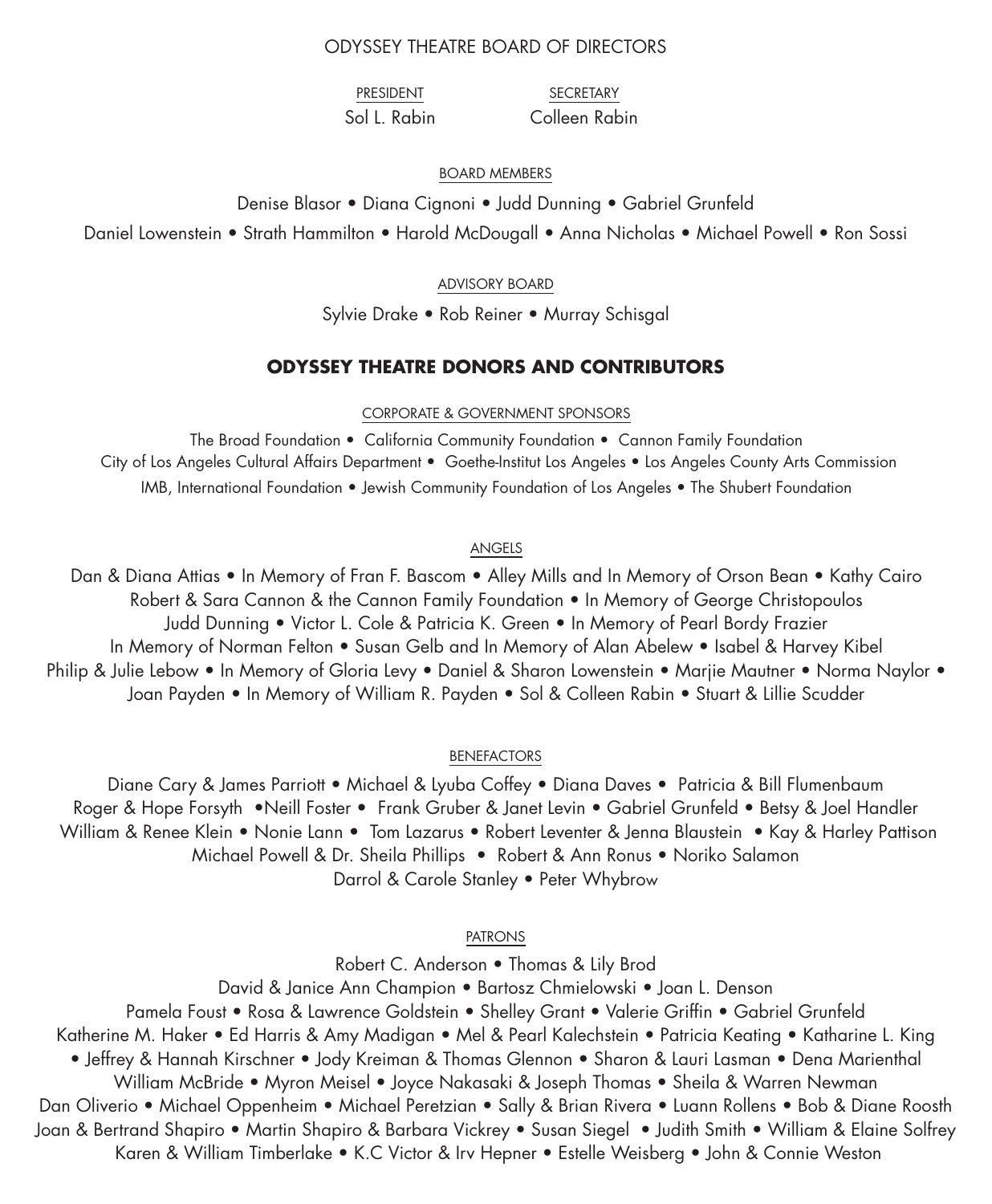#### DONORS

Ann & Jim Ach, Irgrid & Keith Agre, Herta & Paul Amir, Michelle Baker, Pamela Balian, Arnold & Susan Becker, Thomas Brown, Martha J. Chase, Crown Auto Services, Nancy Bott & Harry Evans, Gerhard & Ruth Becker-Harnack, Scott Burleigh, Martha J. Chase,Kathy & Bill Cleary, Ronnie & Louis Davidson, Evelyn Duboff, Linda Dozier, Curtis & Andrea Eckhert, Laurie & Rudi Ekstein, James R. Freed, Ned & Tamara Freed, Philip & Hadassa Gilbert, Harry Gilbert, Ellie Goodman, Frances & John Greeman, John M. Haight, Philip & Holly Baker Hall, Georganne Aldrich Heller, Jean Himmelstein, Sondra J. Katz, Bruce Katzman, David Keller & Shelly Parsons, Suzanne Labiner, Cathy Fitzpatrick Linder, Dena Marienthal, Pauline & Roger Mayer, Myron Meisel, Marlane Meyer, Deirdre & John Montgomerie, Joan Morris, Dr. Charles Nagurka & Dr. Laura King, Joyce Nakasaki & Joseph Thomas, Michael Oppenheim, Jeff Perry, Nancy Pine, Fred & Ray Pollak, Lucas Reiner & Maud Winchester, Ms. Esther Levy Richman, Eva Robertson, Edwin Robinson, Jean-Louis Rodrigue, Andrew E. Rubin, Claire & Albert Sacks, Alan Sacks, Noriko Salamon in Memory of Georges Salamon, Sandy Savett, Diane & David Schwartz, Enid Schwartz, Brandon Spiro, Mrs. Clara Steingold, Tom & Angie Szentgyorgyi, Michael Topp & Rena Shpegel, K.C. Victor & Irv Hepner, Lorinne Vozoff, Marianne Weil

### FRIENDS Richard & Jane Abrams, Donna Arnold, Albert Aubin, Arthur & Kristan Auerbach,

Russell D. Avery, Maureen Banks, Edie R. Bato, Mitchell Beckloff, James & Susan Bell, Terry & Lionel Bell, Richard L. Berger, Candace & Norman Blaz, Steffi Blitzstein, Nina Borwick, Mary Bosak, Carol Bradshaw, Carol Brennan, Jerry Charlson, John & Maureen Convery, Paul & Mary Ann Cummins, Sondra Currie & Alan J. Levi, Todd Curry, Vicki Dauber, Julia Davis, Velda Ruddock Doherty & Joe Doherty, Laura Donnelley, Stephen A. Douglas, Steve Engel, Beatrice Farber, Katharine B. Free, Daniel Freed, Dianne Freeman, Bonnie Levin Friedman & Robert Friedman, Richard Friend, Cynthia Frybarger, John Furse, Paul Gaines, Melvin in Memory of Jennie Rae Gaines, Lionel Galway & Susan Tritt, Dana & Paul Garity, Jeanne Gerson, Carleen Glasser, Debbie & Eric Goldeen, Bob & Eilene Goldstein, Abner & Roslyn Goldstine, Donna M. Gottlieb, Joyce Gottlieb, Howard Gradet, Mark Granoff, Lla Grobe, Lois & Richard Gunther, Randy (Rhea) Hagan, Michael & Skip Halloran, Doug Hammond, Jessica Harper, James & Arline Heaton, Betty & Davi Herman, Tom & Claudia Hinnebusch, Dr. Lili & Ivor Hodis In Memory of Hanka & Yosef Pila, Gail Hollander, James & Ada Horwich Family Foundation, Harold & Evelyn Igdaloff, In Memory of Ty Jurras, Patricia S. Karasick, Amy Katch, John Kelling, Dana Kelly Jr., Margaret & Yacoub Kharraz, Kinue Kleinschmidt, Cornelis Klumper, Carol & Ray Kotroczo, Thomas Laskey, Loren & Ute Lee, William & Janice Lee, Susan R. Lefkowitz, Sandra Currie-Levi & Alan J. Levi, Richard & Madeleine Lewis, Donald N. Lipman, Esther Lumer, Sandra & Ken Malamed, Mona Malden, Tom & Mary Malone, Fred Manaster, Delphine Mann, Dr. Bruce & Carol Marcus, Ed Mashman & Carolyn Molloy, Bruce & Lisa Mathews, Nancy McFarland, Myron Meisel, Jonathan Mersel & Marion Peters, Ankica Milosavljevic, Allan Miller & Laura Zucker, Keith Mitchell, Leslie Mitchner, Carolyn Moore-Mooso, Kenneth Mora, Rio & Frank Morse, Leon Myers, Donald Naftulin, Ravi Narasimhan, Michael & Cathay Nash, Rosalie Newell, Anna Nicholas, Marek Nilas, Ralph Obler, Justin Okin, Andrea & Robert Ordin, Bill Ota, Abby Parsons, Michael Peretzian, Jerry & Nancy Pine, Jack & Jane Pollock, Robert A. Pugsley, Michael & Laura Rabin, Anne Ramis, Mike Rausch, Aileen Reilly, Thomas L. Rierson, Thomas L. Rierson, Peter & Barbara Rothholz, Irwin Rothschild, Barbara Rottman, Marc Scott, David & Diane Schwartz, Margie Schwartz, Dr. John & Dorothy Schwarz, Neil & Muriel Sherman, Lee & Jane Silver, Terri & Dr. Seymour Silverberg, Jacqueline & Daniel Sims-Williams, Sara Sluss, Rachel Singer, Claudia Solorio & Devorah Allen-Solario, Brenda Snell, Barbara & Paul Steiner, Kerstin & Tomas Stempel, Josephine & Warren Sterling, Arthur H. Streeter, Joe Stern, Gloria Stroock-Stern, Nancy Tankel, Gloria Tapanes, Marianna Thomas, Ingrid Van Eckert, Naomi Vanek, Beverly Walker, Arlene Walt, Patricia E. Webber, Estelle Weisberg, Robert & Pamela Whitham,Tania Wisbar, Arnie Wishnick in Memory of Cathie B. Wishnick, Nathan & Ralyn Wolfstein, MD,Suzanne Wood, Norman & Carmen Zafman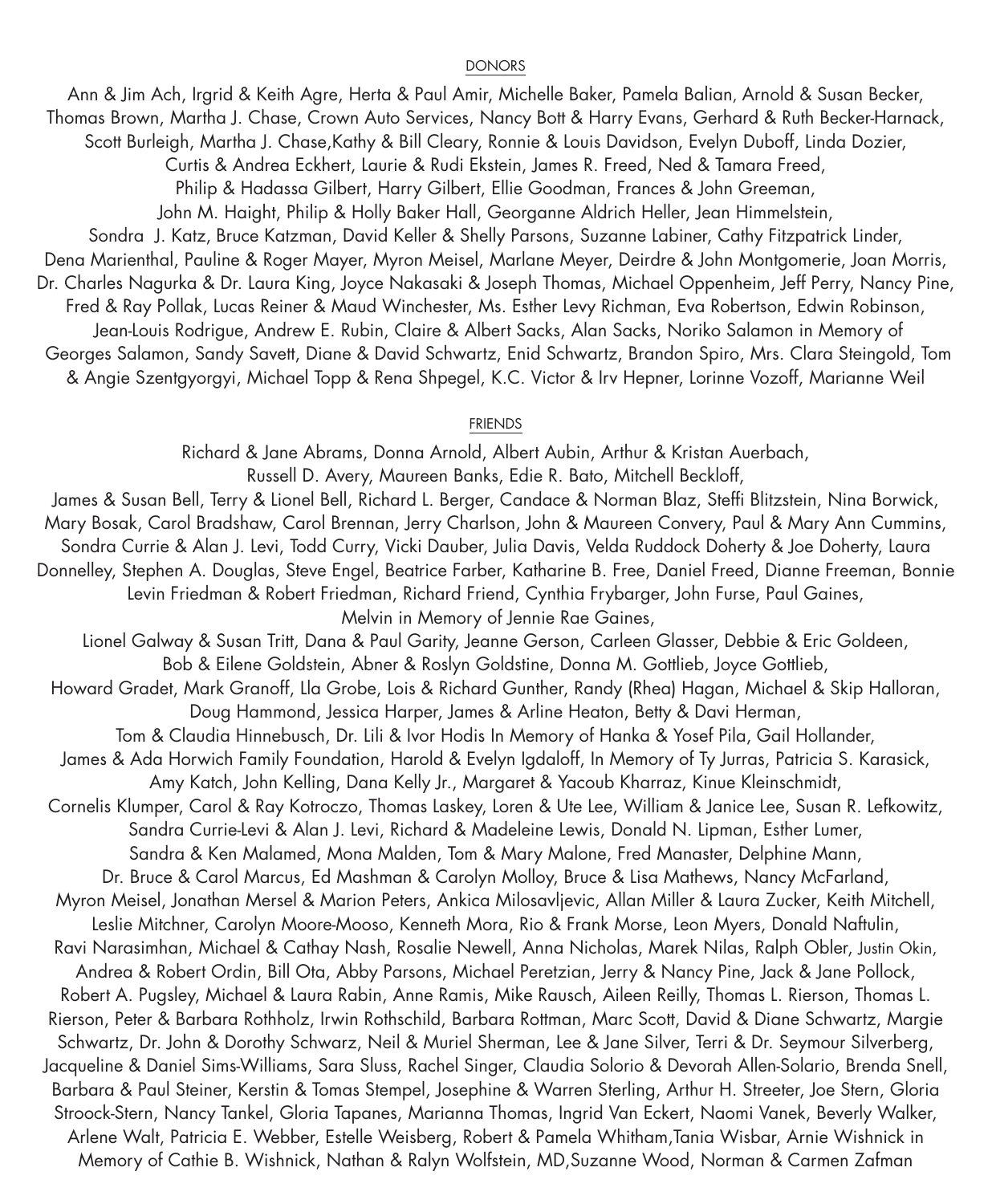#### CONTRIBUTORS

Bob & Rumiko Ace, Lady Alma Acosta, Pamela Adams, Jeri Alden, Pat Allen, Kalen Allmandinger, Dr. & Mrs. John Allswang, Cheryl Armon, Linda Artiaga, Robert & Linda Attiyeh, Norman & Esther Anne Avrech, Doris Baizley, Nicholas Barlow, Kristal Basua, Claude & Mary Ann Baum, Arnold & Susan Becker, Mitchell Beckloff, Marcia Bender, Betty Kipp Berdiansky, Stuart Berg, Hope Berk, Bruce & Cindy Berman, Stuart Berton, Margo Betz, Jay Bevan, Robert & Roberta Blank, Norman & Candace Blaz, Rosalyn Bloch, Larry & Diane Bloomer, Jeff Borenstein, Leni Boorstin, Collin Brown, Garrett M. Brown, Mona Brandler, Bea & Sheldon Breslaw, Mary Sherwood-Brock, Garry & Sonia Brody, Julie Bruinsma, Helen & Saul Brown, Merritt & Dorothy Buxbaum, Gustavo Calleros, Mary Campbell, Stacey Canfield, Eric Carter, Gregory Cassileth, Irene Castaldo, Deborah Chen, Karen A Chiella, Gregory Clemens, Sandra & Patricia Cohan, Andrew Beastie Cohen, Alan Cole-Ford, Eli Comay, Jan Comsky, Anthony Cookson, Donna Cooper, Larry Cosand, Elena Coyne, Mary Crescenzo, Max P. Cumin, Max P. Curnin, Catherine Curtis, Jasmine & Joseph Danielpour, Elina deSantos, Mary Detels, Susan Devermont, Scott Director, Joan & Albert Dorman, Scott Dougherty, Sanna & Paul & Sanna Egan,Maryle Emmett, In Memory of Kerry English, Lidia & Mauricio Epelbaum, David Erickson, Jimy & Pie Ewing, Amanda Fabian, James Factor, Louise Feinberg, Mitchell Feinstein,Jan & Bob Fenton, Edith Fields, Jerome Fleischman, Michael Flynn, Dr. Scott Fraser, Dan Freed & Robin Waldstein, Richard Friend, Diane Futterman, Cynthia Frybarger, Diane Futterman, Steve Gabel, Pat Gallagher, In Memory of Hank Garcia, Karen Garson, Mayrav Gaslin, Susan Gelb, Jean Gilliland, Alex Ginnold, Carleen Glasser, Harriet Glicklich, Sandra & Milton Goldman, Mr. Juel D. Goldstock, Roger Gordon, Susan Goren, Jacqueline Gould, Dr. Dean & Ruth Gould-Goodman, Mitch Graves, Liebe Gray,Paul & Krista Grynick, Valerie Griffin, Lois & Richard Gunther, Paul Gutrecht, Doris Haims, Eugene Hall & Mary Shapiro, Eddie Hallen, Joyce Hardy, Richard & Aljean Harmetz, Ebbins Harris, Jane Harrison,J. Haskins Lois Haytin,Carol Herschenfeld, Robert & Joan Herzberg, Marianne Holm, Patricia Hoppe, Hilary Hood, Patricia Jean Hoppe, Paul Horan, Maryann Hunt-Jacobson, Juli Hutner, Lara Ingraham, Mariana & Leonardo Israeli, Jane Jackson, Tom Jacobson, Neal Jardine & Susan Alcott,Tom & Mary Jones, Leah Kalish, Carola M. Kaplan, Geraldine Karpel, Deborah Kennel, Leigh Kennicott, Sharon Kerson, Arthur Kessler, Dmitri & Fay Kitariev, Joan Klaus, Regina Klein, Eric H. Kline & Debra Lemonds, Loretta Klonecky, Judy Knapp, Robert A. Krauch, Carol Krause, Jennifer Krieger, Susan Laemmle & John Antignas, Robin J. Lane-Goldberg, Kevin Lauver, Hap Lawrence, Anne Lehmer, Lijun Lei, Elinor Lenehen, Mary Lou Leo, Barbara Lettieri, Kristin J. Leuschner, Morelle & Norman Levine, Jerome Lewis, Alexander Lidow, Phoebe S. Liebig, Simon Levy, Joanne Lonow, Robert Lyons, Bonnie MacBird, Deanna Mackey, Cecilia & Morrie Magid, Sharon F. Marcus, Mel & Barbara Markman, Sue Ellen Marquisee, Susan Marsh, Alicia McDonough, James McDonald, Sue Ann McElroy, Elizabeth Medway, Kenneth Melton, Susan Meltzer, Thomas Mertens, Laraine Mestman, Howard K. Meyers, Diane & Ovvie Miller,David W. & Grace H. Millington, Joan C. Mills, Arabella Milman, Myra Miskin, Terry Mittelman, Donald Morris, Mary B. Murrill, Francis Nabity, Bonnie Nakasuji, Gretchen Nemzer, Helgard Niewisch, Nancy A. Nuechterlein,Moira Niblo Obermeyer, Denise O'Kelly, Irene Oppenheim, Simon Ore, Devi Ormond, Carol & Eugene Osher, Ronald Paylor, Amy & Jack Paul, Marvin & Irene Perer, Hal Perry, Roland & Eileen Pinza, Charlotte Plant, Joel Polis, Ludmila Posedel, Jennifer Price, Robert & Diane Propster, Charlotte Ramsden, Dr. Marvin Rapaport,Hanna & Emil Reisler, Rochelle Renaud, Denise Richards, Lynne Ringe, Francine Ringold,Pamela Robinson, George Rosen, Shirley E. Ross, Lillian Roth, Collette Rutherford, Steven Ryan, Ruth Sabean, Robin & Alan Sampson, Micki Sauer, Peter Sawaya, Jerry Schaefer, Lauren Schainman, Elizabeth Scher, Lydia Schneider, Fred Schoen, Herman Schondorf, Michelle Schrupp, Elizabeth Schwartz, Herb & Linda Schwarz, Susan Segal, Sheila Segal, Leon Segan, Marianne Sfreddo, Carole Shauffer, Brian Shaughnessy, Martin Sherman, Lois Shickman, Cynthia Simmons, Dan Simon, Carole & Henry Slucki, Nina Smilow, Gregory & Andrea Smith, Nancy Somers, Dr. Susanne Spira, M.D., Jytte Springer, Swati Srivastava, Janet Staples-Edwards, Carole Stein, Joseph Steins, Cindy Steinschriber, Barbara Stelznar, Dr. Richard & Barbara Sternberg, Tom Stoout, Frankie Sugarman, Paul Sullivan, Emma Sutherland, Linda Symcox, Karl Syndulko, Esther Tabak, Virginia & Edward Talamantes, Leigh Taylor-Young, Catherine Tennican, Marianna Thomas, Ina Tillman, Amanda Troop, Matt & Christine Truxaw, Vivan Van Horn,Elisabeth Van Stralen, Kiff & Cheri Vandenheuvel, Britain Vanderbush, Elizabeth VanVleck,Manuel Vilarrubia, Tameriane Visher, Jacqueline Waddill, Steven & Trudy Sonia Wallace, David H. Walter, Jennifer Weinstein, Dr. Eugene & Phyllis Weinstein, Roz & Sandy Weisman, Casey Weitzman, Georges Wiedem, Gigi Williams, John Williams, Ashlely Wilson, Scott Wilson & Roxanne Yahner, Austin Wintory, Alexandra Wittner, Madeline J. Wright, Daniel Wurman, Cherry Yin, Hiroko Yoshimoto,Angela Zachery, Martha Zahara, Harriet Zeitlin, Mahasti Ziai, Mae Ziskin, Stewart Zully

As a not-for-profit organization, our work is only possible because of charitable donors like you. A gift of any size goes a long way toward supporting the Odyssey's bold and exciting productions. **THANK YOU** for helping us sustain our community of inspired audiences and artists. Together we do great things! odysseytheatre.com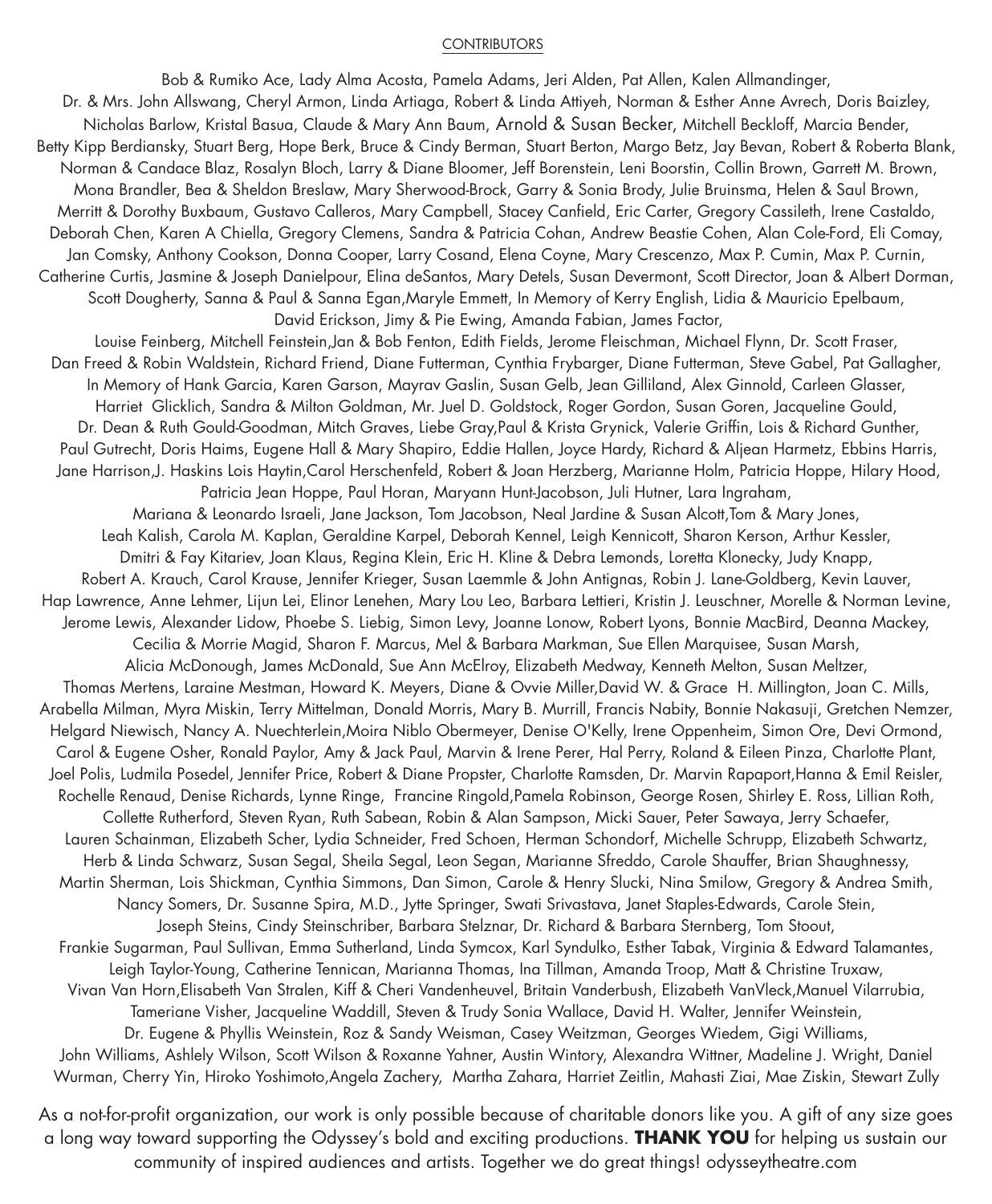